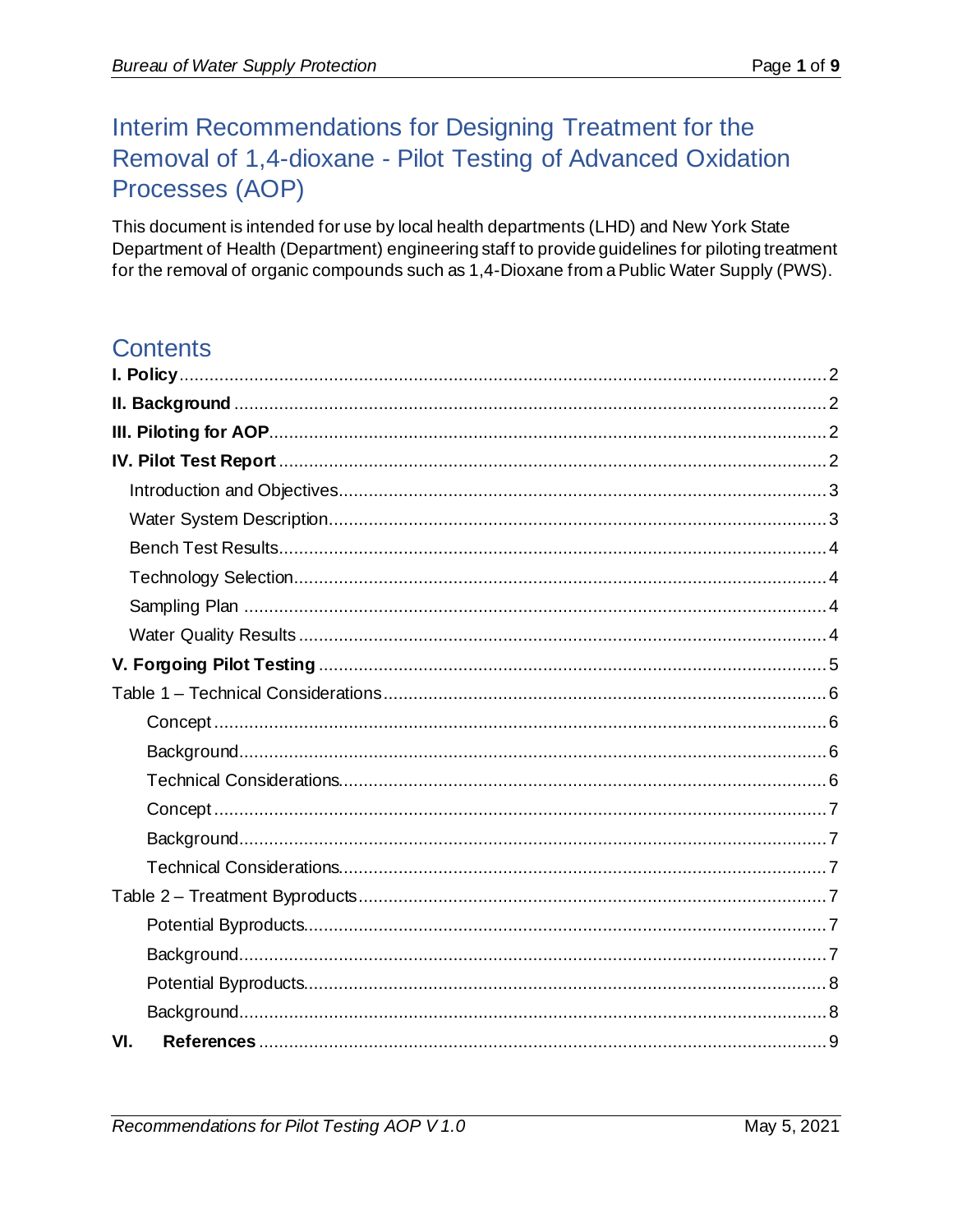# <span id="page-1-0"></span>**I. Policy**

Pilot testing of AOP is strongly recommended except when it can be demonstrated to the satisfaction of the Department that piloting is not necessary.

## <span id="page-1-1"></span>**II. Background**

Unlike air-stripping or filtration which physically move contaminants from one phase to another, advanced oxidation processes (AOPs) transform contaminants in a single phase (water). The processes are indirect, which means that the oxidizing species (hydroxyl radicals) must first be created. There are a number of ways that AOP treatment technologies may create hydroxyl radicals, including combining different oxidants; combining specific oxidants with ultraviolet (UV) light; combining specific oxidants with specific transition metals; and exposing photocatalysts such as titanium dioxide to UV light. Target contaminant reduction will be directly related to the concentration of hydroxyl radicals created.

# <span id="page-1-2"></span>**III. Piloting for AOP**

Piloting provides information useful for the design of a full-scale treatment system. In addition to demonstrating/confirming the capability of the selected treatment process to reduce target contaminants, piloting can also provide data that can be used to understand how fluctuations in water quality may impact system performance; to characterize chemical feed rates; to characterize process waste residuals; and to understand system control logics and critical operating parameters. Piloting can reveal unanticipated operational challenges and provide flexibility to troubleshoot such challenges before a full-scale system is constructed and operational. Lessons learned from piloting can help ensure consistent performance of the fullscale system.

Information collected from piloting should:

- Demonstrate that the proposed treatment process will continuously produce water that meets State and Federal drinking water standards.
- Assess the production of treatment byproducts.
- Establish operational and performance setpoints of the proposed processes through a range of raw water quality, flow rates, chemical feed rates, and operating conditions.
- Assist the water supplier in estimating overall capital and operation costs.

Pilots should be of sufficient duration to address the range of temperatures and water quality conditions anticipated for the full-scale system. In addition, the pilot should assess the range of operating conditions anticipated for the full-scale system, such as continuous or intermittent operation or extended shut-down periods. Pilots should be of an adequate size to provide scalable results, so that pilots can be used to project full-scale system dimensions and performance. As much as practical, water system operators should be involved in the actual pilot study to gain insights on system controls and operating logic.

# <span id="page-1-3"></span>**IV. Pilot Test Report**

A pilot test report should be submitted to the Department as part of the Engineering Report to support the proposed AOP design. The following sub sections describe the information that should be included in a pilot test report for AOP. This information will be useful to inform the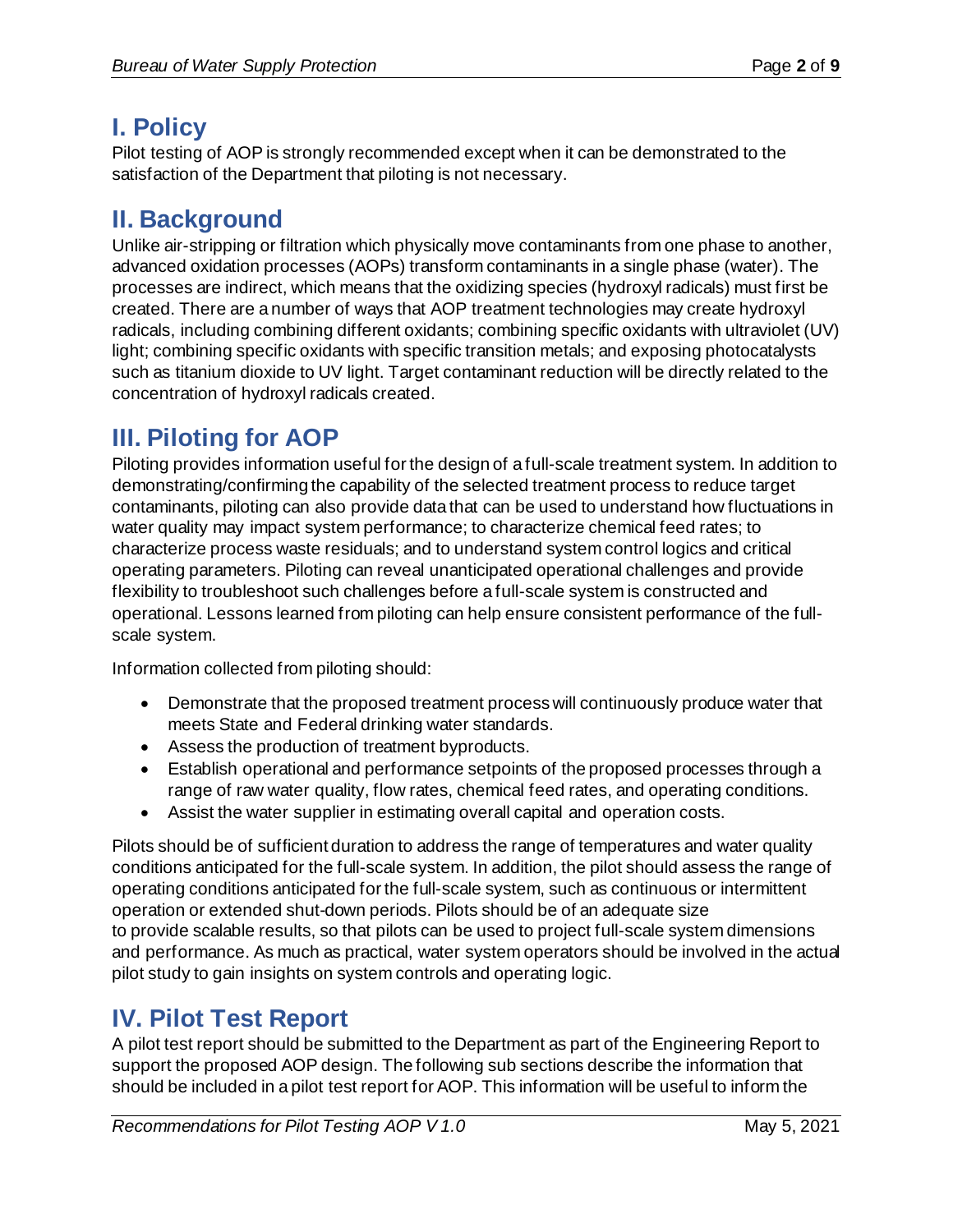proposed design and aid regulatory review. The Department should be consulted when deviations, additions or omissions to the following subsections are proposed.

#### <span id="page-2-0"></span>Introduction and Objectives

This section should include the public water supply name, project location and consultant retained. There should be a brief description of the reason the pilot is being proposed and preliminary expectations based on knowledge of the technology to be piloted. In addition, the engineering consultant should provide a justification for the selection of the proposed technology, along with a list of other locations that this technology has been approved and used within New York State.

The pilot study objectives should be clearly described. Examples of a pilot study objective for AOP include:

- Demonstrate capability of the selected AOP technology.
- Reduce 1,4-Dioxane and other organic contaminants.
- Investigate formation of treatment by-products.
- Demonstrate that the proposed AOP process is capable of treating residuals, including residual oxidant concentrations or treatment by-products, if any.

The section should also include the following as appropriate:

- A description of each component of the pilot equipment including temporary chemical storage; secondary containment and leak detection; the location of the shower/eye wash station; and the name of chemicals, dose and safety feature.
- A drawing of the pilot unit with a detail that indicates the location of the pilot equipment within the plant.
- A pilot process diagram that shows the size and material of side stream piping; flow rate of side stream; and location of backflow prevention devices, flow meter, UVT monitor, UV, chemical injection point, sampling taps, static mixer, valve, GAC and wastewater disposal location.

#### <span id="page-2-1"></span>Water System Description

The description of the water system should include a site plan that shows the location of the wells and the topography and location of existing and proposed treatment. The engineering consultant should provide the Department with a description of:

- each source that will be treated, including permitted capacity, depth and historical water quality (1,4-dioxane, PFAS, POCs, IOCs, SOCs, UOCs);
- a description of existing water treatment systems, including chemicals used; and
- <span id="page-2-2"></span>• and a description of the ability to run the system to waste.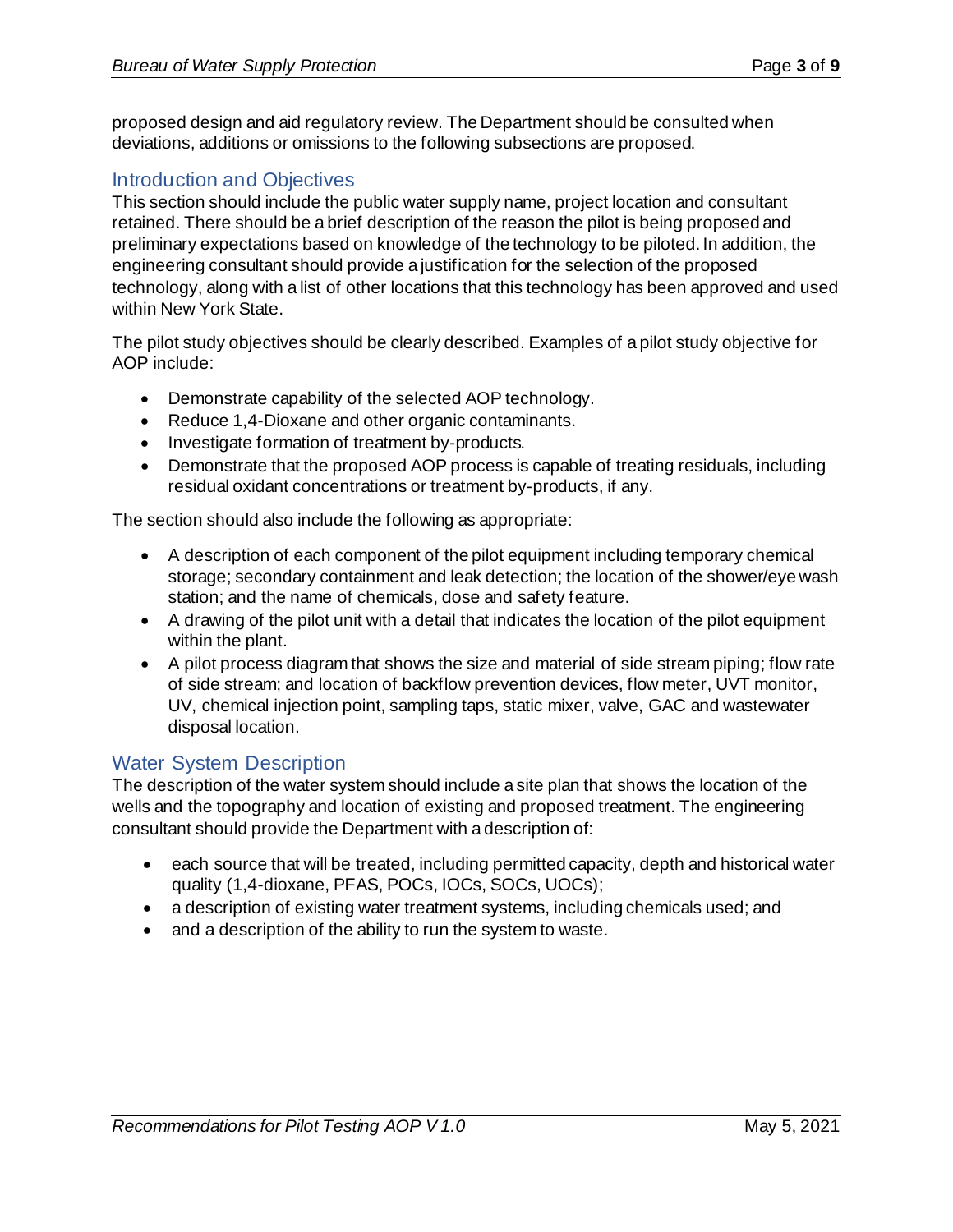#### Bench Test Results

If bench scale tests were conducted, a description of the testing that was completed and the results should be included.

#### <span id="page-3-0"></span>Technology Selection

A detailed description of the technology piloted should be provided. The manufacturer's information should be included.

#### <span id="page-3-1"></span>Sampling Plan

This section of the pilot test report should include a description of the testing approach. At a minimum the sampling plan should include:

- The number and length of runs.
- Parameters to be adjusted.
- Analytes to be tested on each run.
- Name of ELAP certified laboratory to be used.
- Laboratory methods used for analysis.
- Manufacturer equipment methods of analysis.
- Sample collection locations and handling of water samples.

#### <span id="page-3-2"></span>Water Quality Results

Results from samples collected both pre and post treatment should be included and focus on target contaminants and potential treatment byproducts<sup>[1](#page-3-3)</sup>, including:

- Aldehydes- acetaldehyde and formaldehyde
- Inorganic compounds- Chloride, chlorate, perchlorate, bromate, sulfate, nitrate and nitrite<sup>[2](#page-3-4)</sup>
- Haloacetic acids<sup>[3](#page-3-5)</sup>
- Chloropicrin<sup>[4](#page-3-6)</sup>
- Organic acids-Acetic acid, oxalic acid<sup>[5](#page-3-7)</sup>
- Trivalent and hexavalent chromium
- Hydrogen peroxide
- Hypochlorous acid

<span id="page-3-6"></span><sup>4</sup> Systems piloting medium pressure lamps and hypochlorous acid should monitor for chloropicrin.

<span id="page-3-3"></span> $1$  Residual oxidants should be quenched after samples for oxidation byproducts are collected. This will minimize the potential for oxidation byproducts to continue to form during sample holding time.

<span id="page-3-4"></span> $2$  Systems piloting medium pressure UV lamps must consider and assess the potential for nitrate reduction to nitrite across the AOP reactor.

<span id="page-3-5"></span><sup>&</sup>lt;sup>3</sup> Systems piloting UV AOP technologies with trichloroethylene (TCE) in the raw water should monitor for haloacetic acids. Systems piloting UV and hypochlorous acid should monitor for haloacetic acids.

<span id="page-3-7"></span><sup>&</sup>lt;sup>5</sup> The Department may waive this monitoring for groundwater systems where supported with results from AOP treatment of other similar water quality.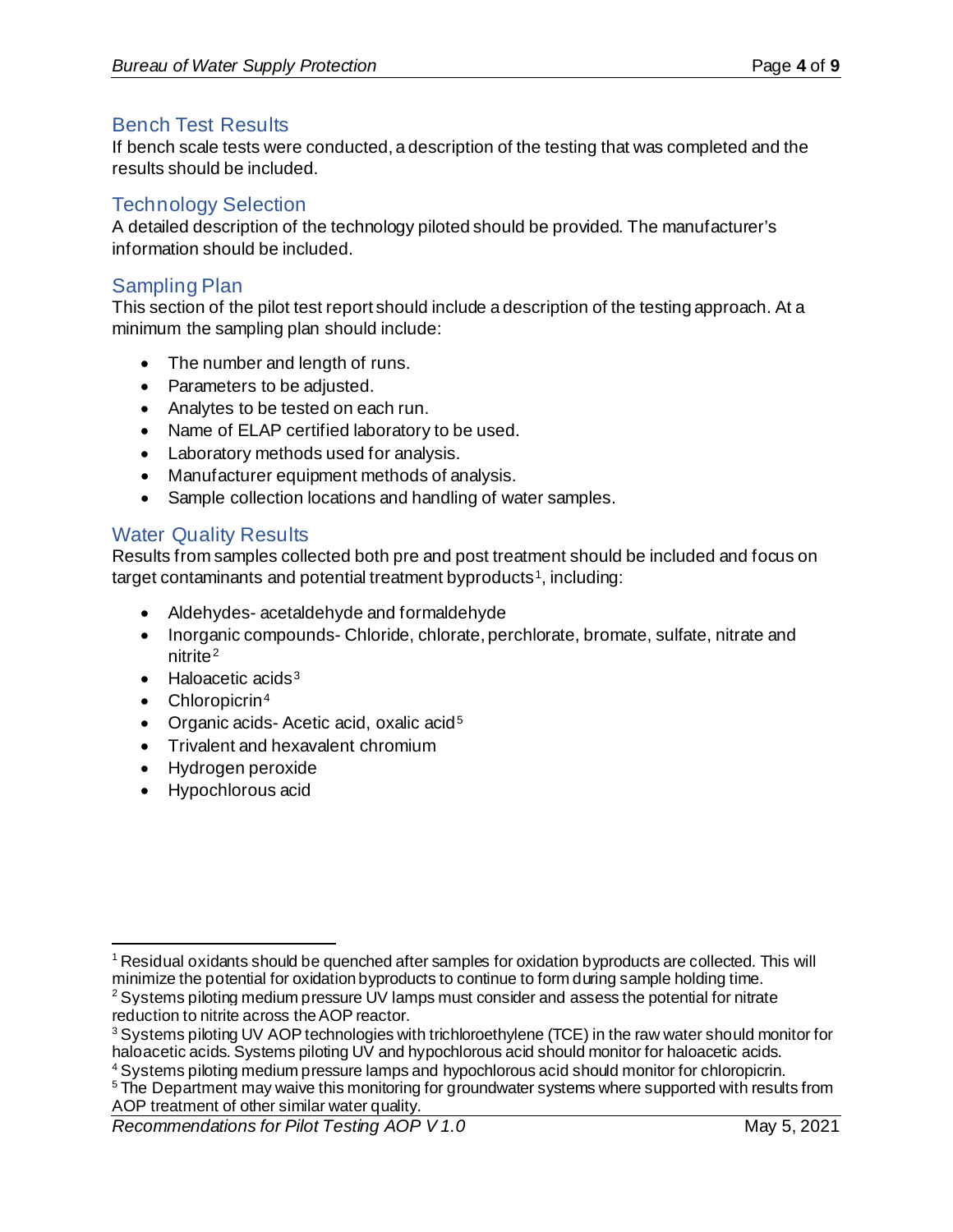# <span id="page-4-0"></span>**V. Forgoing Pilot Testing**

A PWS may be able to forego pilot testing if:

- The water quality of the raw water or pre-treated water (i.e., air stripper effluent, or other conventional treatment process) is similar with that of the water quality which was previously piloted in accordance with this document and the pilot testing used the same AOP reactor (make and model) and oxidant (e.g., hydrogen peroxide, hypochlorous acid) combination proposed.
- The project location can accommodate full-scale demonstration testing by sending water to waste.
- An applicant can otherwise demonstrate to the satisfaction of the Department that piloting is not necessary to project full-scale system dimensions and performance.[1](#page-4-1)

<span id="page-4-1"></span><sup>1</sup> The Department will approve, pending satisfactory monitoring results, the full-scale system for use at the demonstrated flow rate. Operation at higher flow rates without additional demonstration testing must be approved by the Department. When such approvals are sought, they should be supported with information which establishes that the target treatment goal can be met at higher flow rates. For systems combining UV and an oxidant, the information provided should demonstrate that the required UV dose can be delivered at the higher flow rates.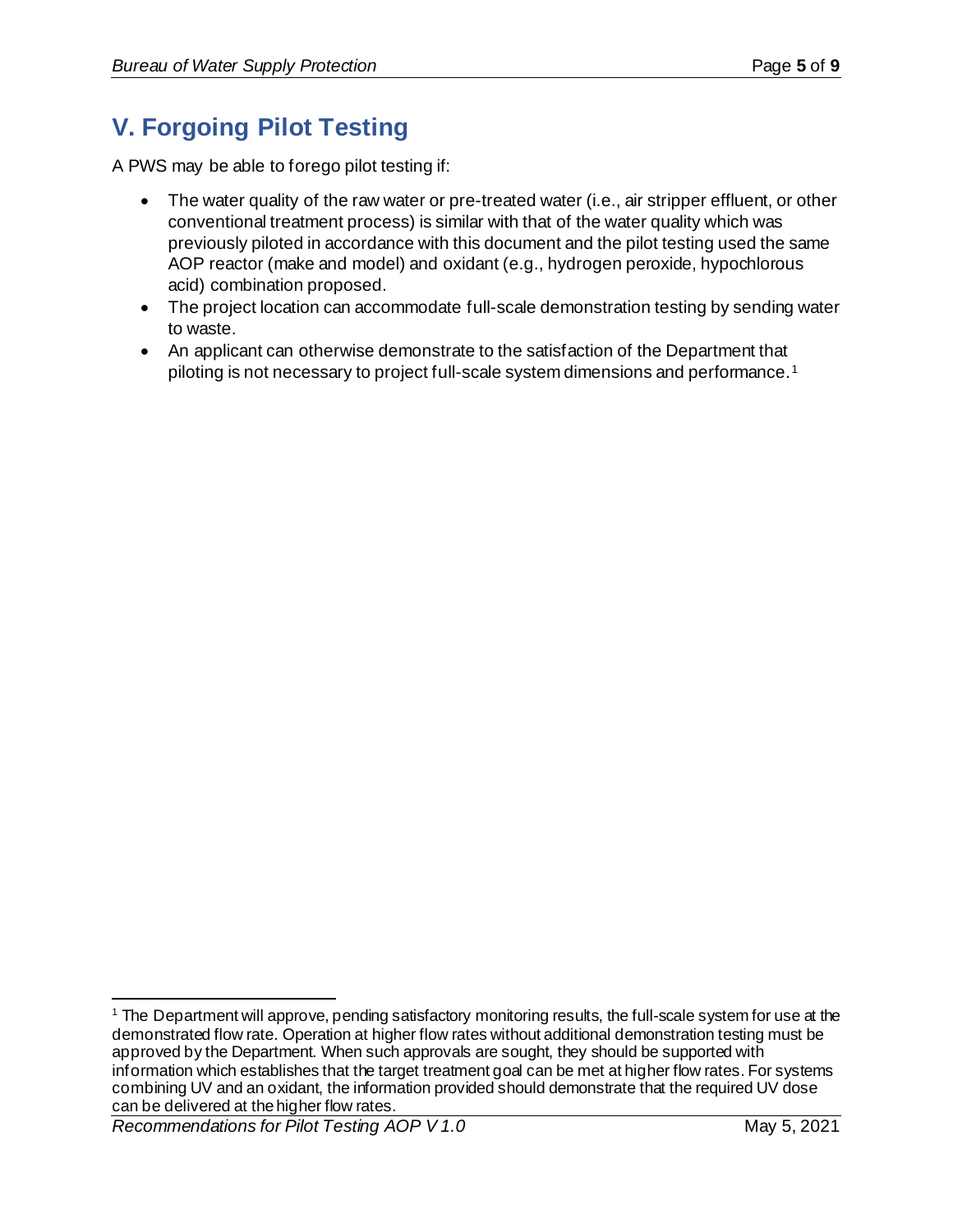### Table 1 – Technical Considerations

The following information should be considered when designing treatment for the removal of 1,4-Dioxane.

<span id="page-5-3"></span><span id="page-5-2"></span><span id="page-5-1"></span><span id="page-5-0"></span>

| Concept                                       | <b>Background</b>                                                                                                                                                                                                                                                                                                                                                                                                                                                                                                                                                                                                                                                 | <b>Technical Considerations</b>                                                                                                                                                                                                                                                                                                                                                                              |
|-----------------------------------------------|-------------------------------------------------------------------------------------------------------------------------------------------------------------------------------------------------------------------------------------------------------------------------------------------------------------------------------------------------------------------------------------------------------------------------------------------------------------------------------------------------------------------------------------------------------------------------------------------------------------------------------------------------------------------|--------------------------------------------------------------------------------------------------------------------------------------------------------------------------------------------------------------------------------------------------------------------------------------------------------------------------------------------------------------------------------------------------------------|
| <b>Kinetics</b>                               | Reaction rate constants define how well hydroxyl<br>radicals will react with target contaminants. The<br>second order rate constant for hydroxyl radical<br>oxidation of 1,4-dioxane is approximately $1.0 \times 10^9$ M <sup>-1</sup><br>s <sup>-1.</sup> Given the relatively low concentration of target<br>contaminants, as well as the short hydraulic<br>residence times of typical AOP treatment processes,<br>target organic contaminants with second order rate<br>constants less than $1.0 \times 10^7$ M <sup>-1</sup> s <sup>-1</sup> may not be good<br>candidates for this treatment process.                                                      | AOP may not be the best available technology for all<br>organic contaminants<br>Treatability should be supported with technical<br>reference and/or results from pilot testing.                                                                                                                                                                                                                              |
| Oxidant<br>Concentration<br>and Delivery      | The level of 1,4-dioxane reduction will depend on the<br>sustained concentration of hydroxyl radicals<br>achieved during AOP treatment. The sustained<br>hydroxyl radical concentration will depend on the<br>applied UV dose and concentration of applied<br>oxidant (i.e., hydrogen peroxide or hypochlorous<br>acid), or the relative concentration of multiple<br>oxidants (i.e., hydrogen peroxide and ozone). For<br>example, and with respect to UV/peroxide AOPs, the<br>same sustained hydroxyl radical concentration can<br>be achieved at high UV dose and low hydrogen<br>peroxide concentration and low UV dose and a high<br>oxidant concentration. | There may be a delay between system startup and<br>when target oxidant concentrations are achieved<br>(steady state). This will be dependent on system<br>hydraulics.<br>Tracer studies can be used to evaluate how long it<br>takes to establish steady state after chemical addition.<br>Pilot studies or demonstration testing, when<br>completed, should also test a range of oxidant<br>concentrations. |
| Treatment<br>Byproducts (also<br>see Table 2) | As with any oxidation process, there is potential for<br>intermediate compounds to form as a result of the<br>reaction between hydroxyl radicals and target<br>contaminants. These intermediate compounds are<br>also susceptible to oxidation by hydroxyl radicals.                                                                                                                                                                                                                                                                                                                                                                                              | Byproducts may be formed during AOP treatment.<br>Available resources should be reviewed to identify<br>any specific compounds that may be produced at<br>significant concentrations as a result of AOP<br>treatment of the proposed source water.                                                                                                                                                           |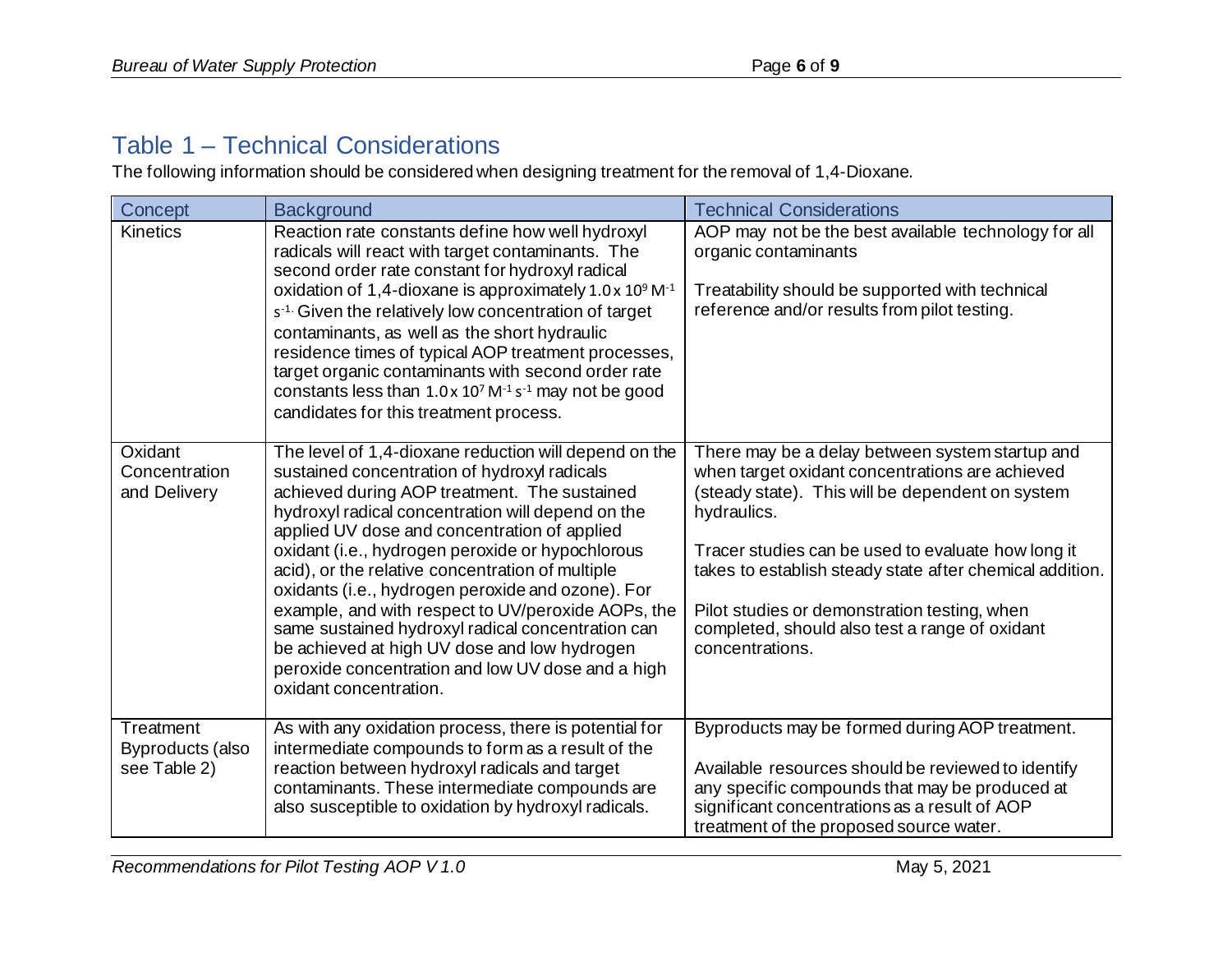| Concept                                                   | <b>Background</b>                                                                                                                                                                                                                                                                                                                  | <b>Technical Considerations</b>                                                                                                                                                                                                                                                                                                                                                                                                                                                                                                                                                                                                    |
|-----------------------------------------------------------|------------------------------------------------------------------------------------------------------------------------------------------------------------------------------------------------------------------------------------------------------------------------------------------------------------------------------------|------------------------------------------------------------------------------------------------------------------------------------------------------------------------------------------------------------------------------------------------------------------------------------------------------------------------------------------------------------------------------------------------------------------------------------------------------------------------------------------------------------------------------------------------------------------------------------------------------------------------------------|
| UV Dose (For<br><b>Systems Pilot</b><br>Testing UV Light) | Direct UV photolysis of 1,4-dioxane is not significant,<br>so its treatment will depend largely on the UV dose<br>applied to hydrogen peroxide or hypochlorous acid,<br>and the scavenging demand of the source water. In<br>simplest terms the UV dose (mJ cm <sup>2</sup> ) is a function of<br>UV intensity (mW cm-2) and time. | Applied UV doses are dependent on system flows<br>and UV reactor hydraulics (hydraulic efficiency).<br>Pilot studies when conducted using UV light to create<br>hydroxyl radicals, should test various combinations of<br>flow rate and UV ballast power level (BPL) that will<br>result in UV doses comparable to those anticipated at<br>full-scale. AOP system manufacturers should be<br>consulted when developing BPL and flow combination<br>that will be piloted.<br>The electrical energy per order (EEo) for small-scale<br>UV reactors are not representative of full-scale<br>reactors because they are less efficient. |

## <span id="page-6-2"></span><span id="page-6-1"></span><span id="page-6-0"></span>Table 2 – Treatment Byproducts

The following compounds should be considered when designing treatment for the removal of 1,4-Dioxane.

<span id="page-6-5"></span><span id="page-6-4"></span><span id="page-6-3"></span>

| <b>Potential Byproducts</b>               | <b>Background</b>                                                                                                                                                                                                                                                                                                                                                                                                                                                                                                                                                                                                                                           |
|-------------------------------------------|-------------------------------------------------------------------------------------------------------------------------------------------------------------------------------------------------------------------------------------------------------------------------------------------------------------------------------------------------------------------------------------------------------------------------------------------------------------------------------------------------------------------------------------------------------------------------------------------------------------------------------------------------------------|
| Acetaldehyde<br>Formaldehyde              | In general, organic compounds will be oxidized to aldehydes, which are further oxidized to organic<br>acids, which are finally oxidized to carbon dioxide and mineral salts. The aldehydes of most interest<br>are acetaldehyde and formaldehyde.                                                                                                                                                                                                                                                                                                                                                                                                           |
| Acetic acid<br>Formic acid<br>Oxalic acid | Similar to the use of ozone, AOP treatment has the potential to increase the biologically available<br>organics content (assimilable organic carbon) of the treated water. This is the result of oxidation<br>transforming complex organic structures into simple organic structures. High concentrations of<br>assimilable organic carbon (AOC) may impact the biological stability of the distribution system,<br>promoting biological growth and impacting the stability of disinfectant residuals. Elevated AOC may<br>also lead to increased chlorinated byproduct levels, if the water is not stabilized and free chlorine is<br>used for protection. |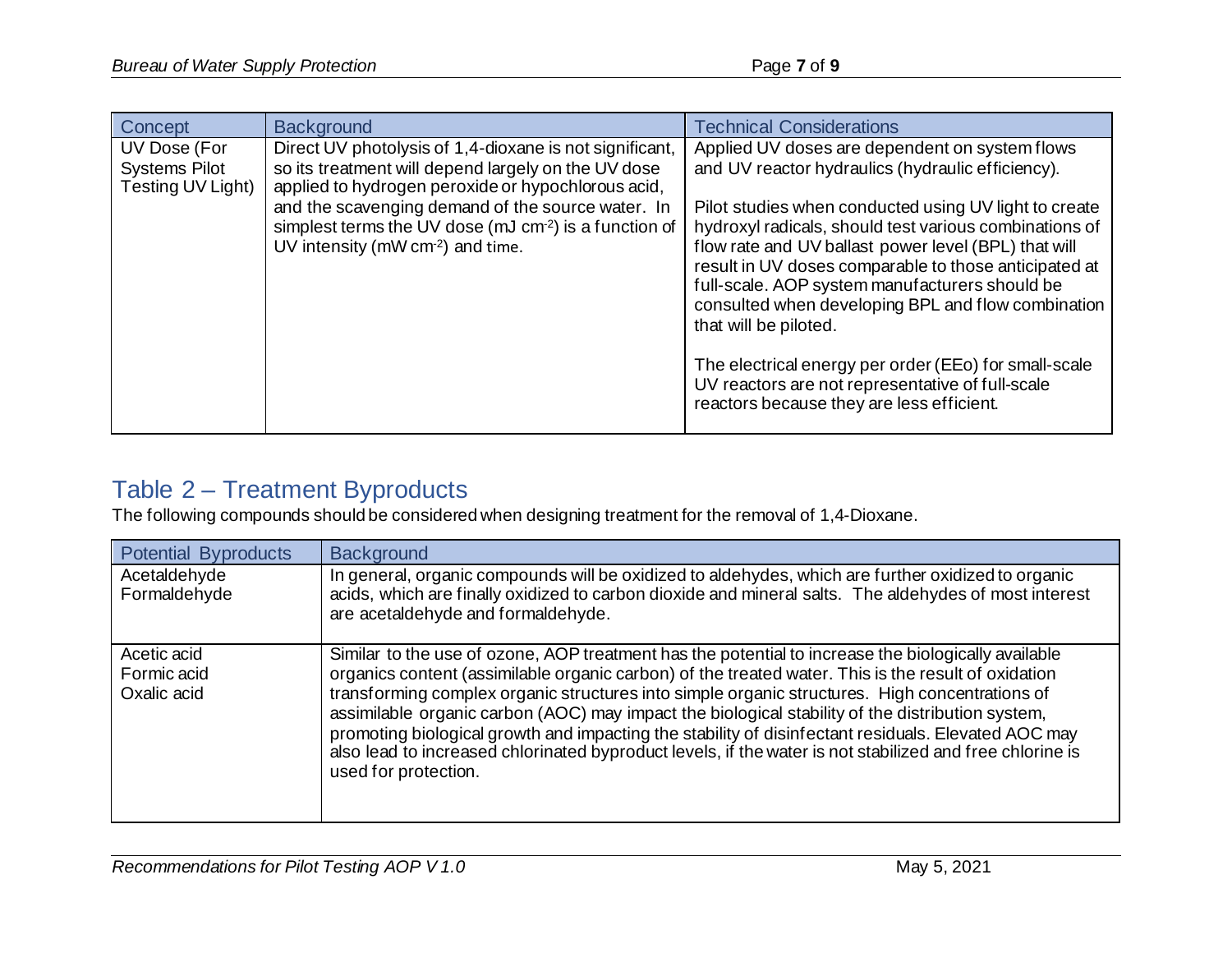<span id="page-7-1"></span><span id="page-7-0"></span>

| <b>Potential Byproducts</b>                                                                                                       | <b>Background</b>                                                                                                                                                                                                                                                                                                                                                                                                                         |
|-----------------------------------------------------------------------------------------------------------------------------------|-------------------------------------------------------------------------------------------------------------------------------------------------------------------------------------------------------------------------------------------------------------------------------------------------------------------------------------------------------------------------------------------------------------------------------------------|
| Acetic acid, formic acid<br>and oxalic acid, cont.                                                                                | Water research literature reports that the threshold for minimizing biological instability in the distribution<br>system is approximately 120 µg/L and 180 µg/L AOC with free chlorine and chloramine, respectively.<br>Literature also reports that the sum of acetic, formic and oxalic acid concentrations can be considered<br>a surrogate for AOC, and the organic acid analyses are a less expensive alternative.                   |
| Chlorite<br>Chlorate<br>Perchlorate<br>Chromium (trivalent and<br>hexavalent)<br><b>Bromate</b><br>Sulfate<br>Nitrite and nitrate | The potential exists for AOP treatment systems to oxidize inorganics present, including chlorides,<br>sulfur, bromide, trivalent chromium and nitrites.                                                                                                                                                                                                                                                                                   |
| Haloacetic acids<br>Chloropicrin                                                                                                  | TCE is susceptible to direct UV photolysis which may produce chlorinated acetic acids, particularly<br>dichloroacetic acid.<br>There is potential for UV/chlorine systems to produce chlorine radicals, which may interact with simple<br>organic acids forming chlorinated acetic acids.<br>Medium pressure UV/chlorine systems may reduce nitrate to nitrite and produce chlorine radicals<br>leading to the formation of chloropicrin. |